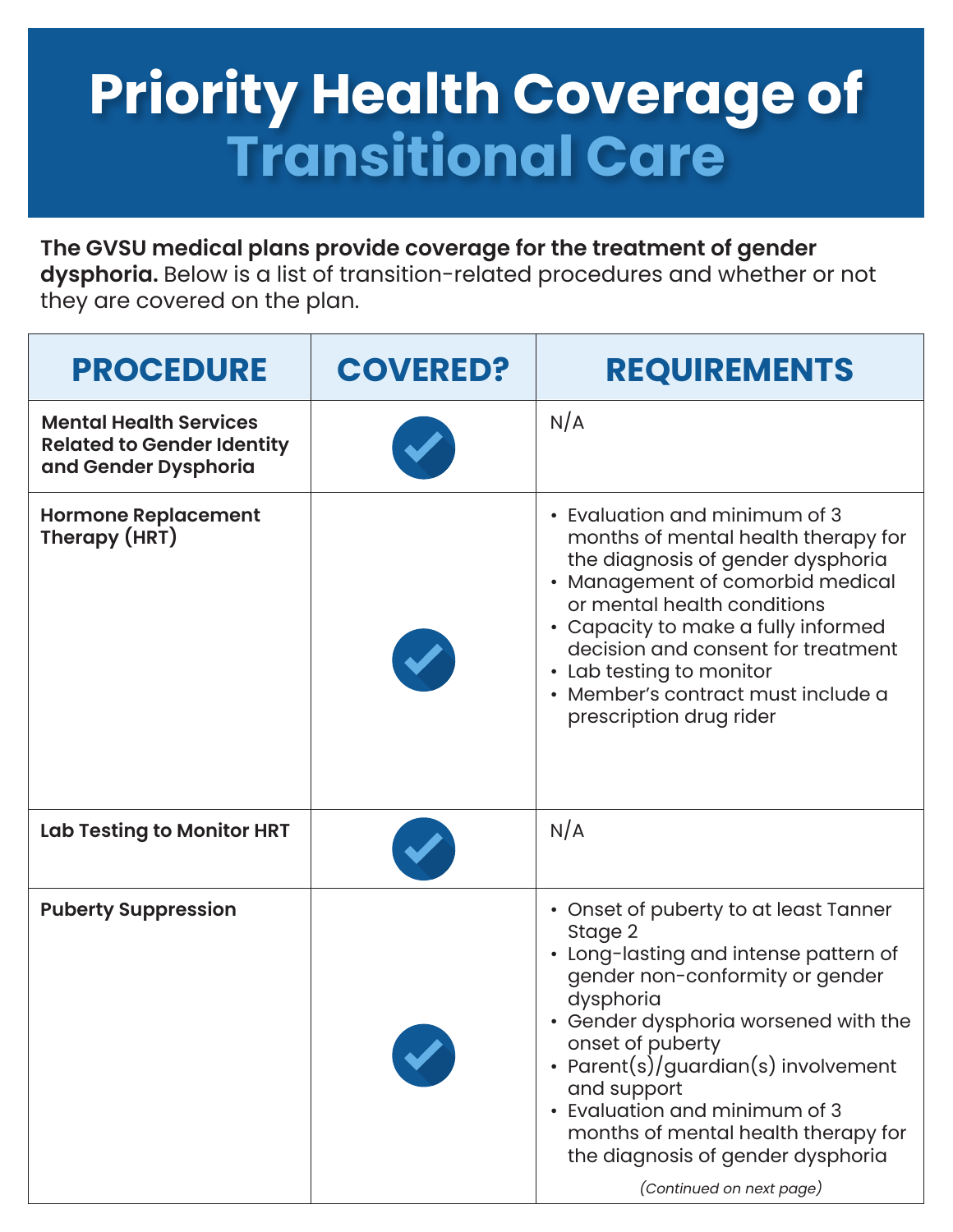| <b>PROCEDURE</b>                                                              | <b>COVERED?</b> | <b>REQUIREMENTS</b>                                                                                                                                                                                                                                                                                                                                                                                                                                                     |
|-------------------------------------------------------------------------------|-----------------|-------------------------------------------------------------------------------------------------------------------------------------------------------------------------------------------------------------------------------------------------------------------------------------------------------------------------------------------------------------------------------------------------------------------------------------------------------------------------|
| <b>Puberty Suppression</b><br>(Continued)                                     |                 | • Management of comorbid medical<br>or mental health conditions<br>• Capacity to make a fully informed<br>decision and consent for treatment<br>• Lab testing to monitor                                                                                                                                                                                                                                                                                                |
| <b>Hair Removal</b>                                                           |                 | N/A                                                                                                                                                                                                                                                                                                                                                                                                                                                                     |
| <b>Cosmetic Items/Services</b>                                                |                 | N/A                                                                                                                                                                                                                                                                                                                                                                                                                                                                     |
| <b>Voice Therapy/Voice</b><br><b>Modification Surgery</b>                     |                 | N/A                                                                                                                                                                                                                                                                                                                                                                                                                                                                     |
| <b>Reproductive Services</b>                                                  |                 | · See documents:<br>• "Infertility Diagnosis and<br>Treatment/Assisted Reproduction/<br>Artificial Conception"<br>· "Sperm & Oocyte Retrieval and<br>Storage"                                                                                                                                                                                                                                                                                                           |
| <b>Breast Surgery (i.e.,</b><br>masectomy, breast<br>reduction)               |                 | • Age 18 or older<br>· Diagnosis of gender dysphoria<br>• Active participant in a recognized<br>"gender identity treatment program"<br>• Capacity to make a fully informed<br>decision and consent for treatment<br>• "Female to male" patients<br>• One letter of support from a<br>qualified mental health professional                                                                                                                                               |
| Gonadectomy (i.e.,<br>hysterectomy, salpingo-<br>oophorectomy,<br>orchiectomy |                 | • Age 18 or older<br>• Diagnosis of gender dysphoria<br>• Active participant in a recognized<br>"gender identity treatment program"<br>• Capacity to make a fully informed<br>decision and consent for treatment<br>• Two letters of recommendation<br>for surgery from two qualified<br>mental health professionals (one<br>comprehensive report)<br>• Credential Requirements<br>• Documentation of at least 12 moths<br>of continuous hormone replacement<br>therapy |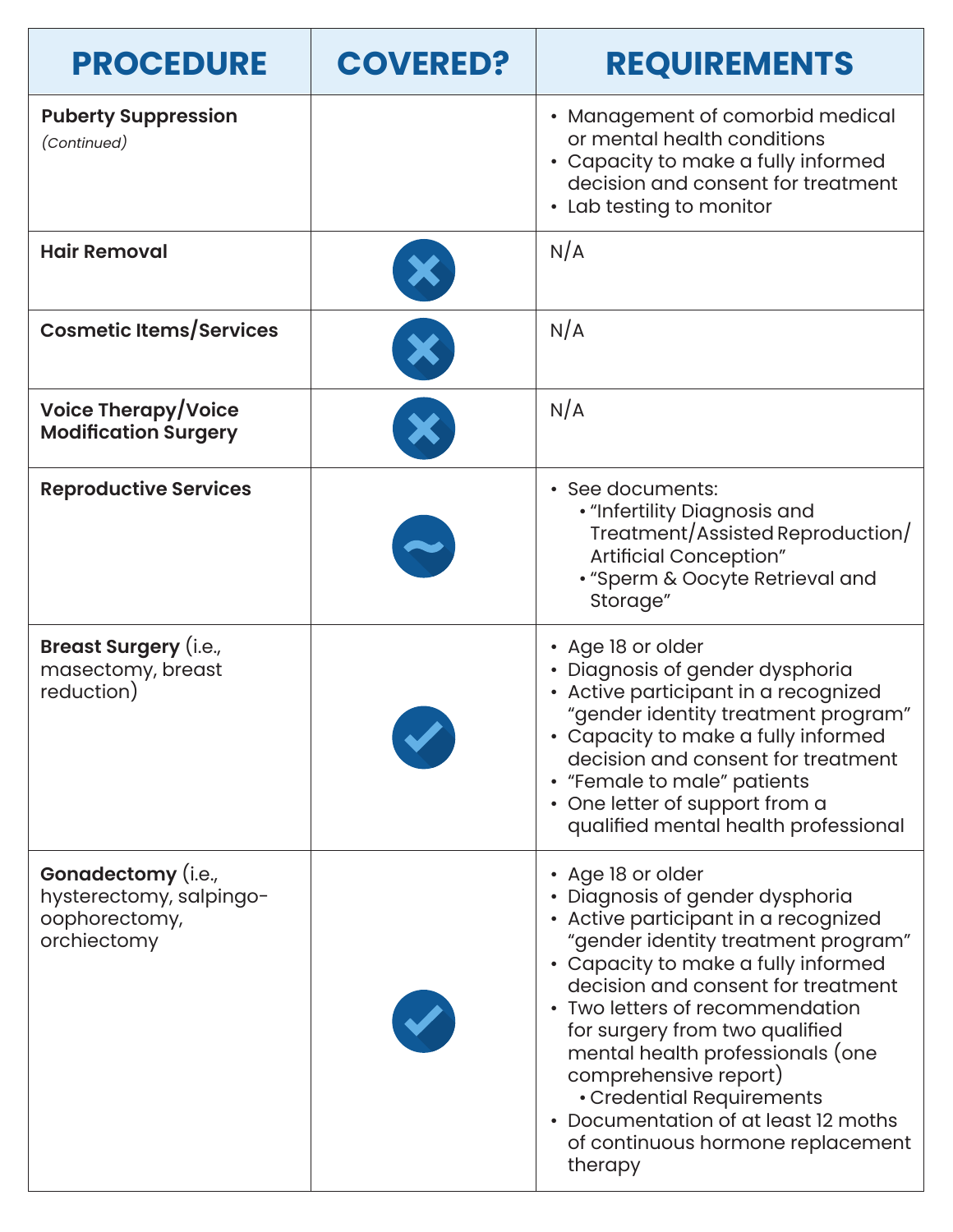| <b>PROCEDURE</b>                                                                                                                                                                                                                                 | <b>COVERED?</b> | <b>REQUIREMENTS</b>                                                                                                                                                                                                                                                                                                                                                                                                                                                                                                                                                        |
|--------------------------------------------------------------------------------------------------------------------------------------------------------------------------------------------------------------------------------------------------|-----------------|----------------------------------------------------------------------------------------------------------------------------------------------------------------------------------------------------------------------------------------------------------------------------------------------------------------------------------------------------------------------------------------------------------------------------------------------------------------------------------------------------------------------------------------------------------------------------|
| <b>Genital Reconstructive</b><br><b>Surgery</b> (i.e., colpectomy<br>vaginectomy,<br>urethroplasty,<br>metoidioplasty with initial<br>phalloplasty, scrotoplasty,<br>colovaginoplasty<br>penectomy, vaginoplasty,<br>labiaplasty, clitoroplasty) |                 | • Age 18 or older<br>· Diagnosis of gender dysphoria<br>• Active participant in a recognized<br>"gender identity treatment program"<br>• Capacity to make a fully informed<br>decision and consent for treatment<br>• Two letters of recommendation<br>for surgery from two qualified<br>mental health professionals (one<br>comprehensive report)<br>• Credential Requirements<br>• Documentation of at least 12 moths<br>of continuous hormone replacement<br>therapy<br>• Patient has lived within desired<br>gender role (social transition) for at<br>least 12 months |
| <b>Breast Enlargement</b><br><b>Procedures</b>                                                                                                                                                                                                   |                 | N/A                                                                                                                                                                                                                                                                                                                                                                                                                                                                                                                                                                        |
| <b>Facial Reconstruction, Lifts,</b><br><b>Implants, Augmentations,</b><br><b>Reductions,</b><br><b>Enhancements</b>                                                                                                                             |                 | N/A                                                                                                                                                                                                                                                                                                                                                                                                                                                                                                                                                                        |
| <b>Gluteal and Hip</b><br>Augmentation                                                                                                                                                                                                           |                 | N/A                                                                                                                                                                                                                                                                                                                                                                                                                                                                                                                                                                        |
| <b>Hair Transplantation</b>                                                                                                                                                                                                                      |                 | N/A                                                                                                                                                                                                                                                                                                                                                                                                                                                                                                                                                                        |
| <b>Liposuction, Lipofilling</b>                                                                                                                                                                                                                  | ×               | N/A                                                                                                                                                                                                                                                                                                                                                                                                                                                                                                                                                                        |
| <b>Mastopexy</b>                                                                                                                                                                                                                                 |                 | N/A                                                                                                                                                                                                                                                                                                                                                                                                                                                                                                                                                                        |
| Nipple/Areola<br><b>Reconstruction</b>                                                                                                                                                                                                           |                 | N/A                                                                                                                                                                                                                                                                                                                                                                                                                                                                                                                                                                        |
| <b>Pectoral Implants</b>                                                                                                                                                                                                                         |                 | N/A                                                                                                                                                                                                                                                                                                                                                                                                                                                                                                                                                                        |